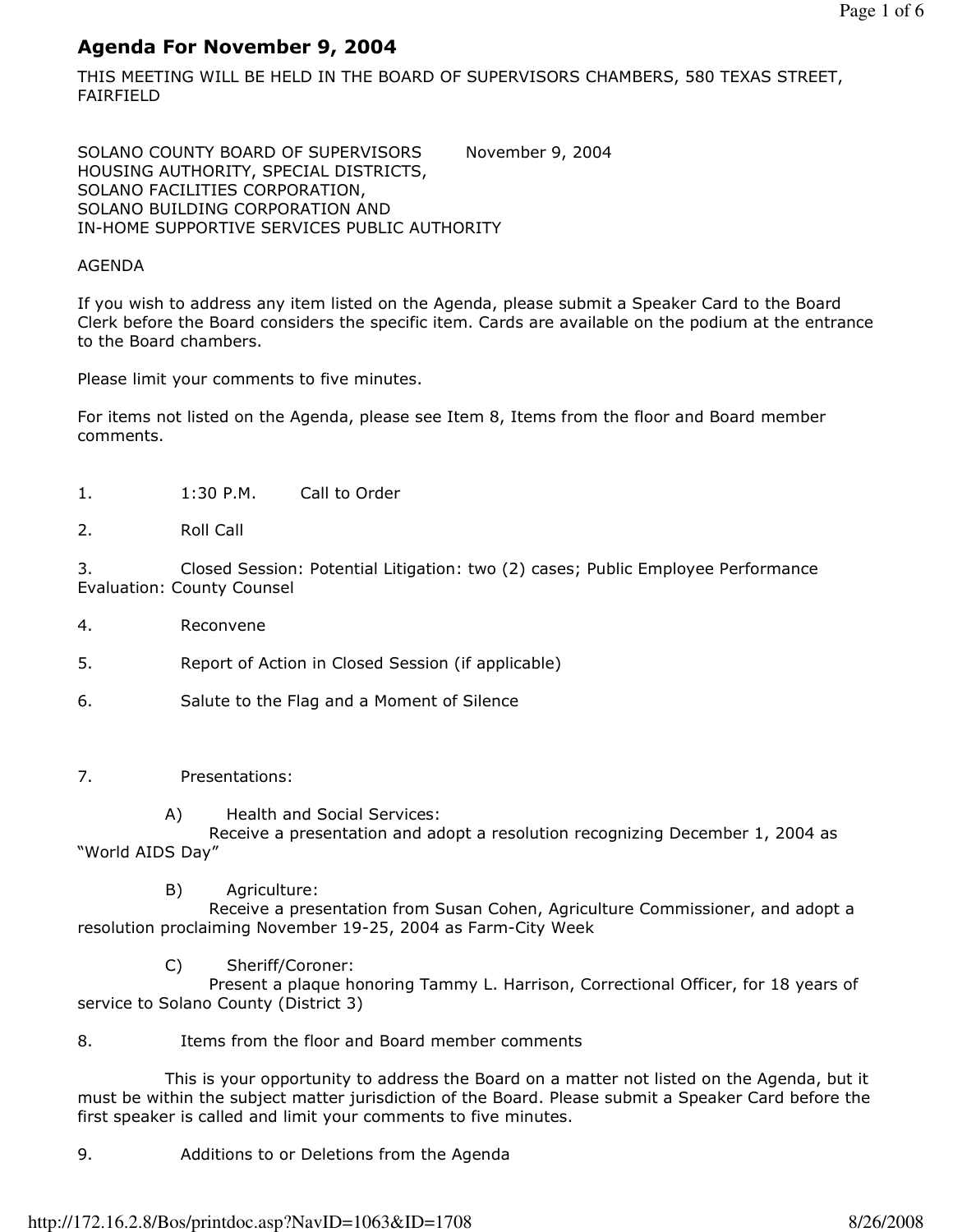10. Public Comment on Consent Calendar

Each speaker shall have 5 minutes to address any or all items on the Consent Calendar.

- 11. Approval of the Agenda
- 12. Approval of Consent Calendar

The Board considers all matters listed under the Consent Calendar to be routine and will adopt them in one motion. There will be no discussion on these items before the Board votes on the motion unless Board members request specific items be discussed and/or removed from the Consent Calendar.

CONSENT CALENDAR

## GENERAL GOVERNMENT

13. Clerk of the Board of Supervisors: Approval of Minutes:

## 14. Board of Supervisors:

Adopt proclamations honoring Ryan Stroud, Kelly Cox, Alex Miller, Rebekah Sick, Tom Geller, and Jessica D. Hosfelt as 2004 Boys State/Girls State Citizens of American Legion Auxiliary Unit 165 (Supervisor Vasquez)

## 15. General Services:

 A) Adopt resolution declaring portion of Assessor's Parcel Number 0129-240-090, Nut Tree Airport, Vacaville, surplus to needs of the County; set date for a noticed/published hearing to consider selling the surplus property and related easement interests to City of Vacaville for total purchase price of \$351,000

Suggested date for noticed/published hearing: December 14, 2004, 9:00 a.m.

 B) Approve third amendment to lease agreement for office space at 354 Parker Street, Vacaville, to maintain Solano WORKS Program, extending the term one additional year for the period January 1, 2005 through December 31, 2005 at a total rental cost of \$59,100

 C) Approve a lease agreement for the Board of Supervisors and Veterans Services at the Greater Vallejo Recreation District Administrative Offices, 401 Amador Street, Vallejo, in amount of \$11,200 for remainder of FY2004/05; authorize County Administrator to execute lease agreement and any amendments

## HEALTH AND SOCIAL SERVICES

16. Health and Social Services:

 Approve contract amendment in amount of \$158,000 for total contract amount of \$520,250 for Advanced Business Software, Inc. to provide software, licensing and maintenance of contracttracking database, for period July 1, 2002 through June 30, 2005

## CRIMINAL JUSTICE

## 17. Probation:

 A) Adopt resolution amending Allocation List to add 1.0 Administrative Secretary (Confidential)

 B) Adopt resolution amending Allocation List to add 1.0 Limited Term Deputy Probation Officer to expire September 30, 2007; approve an appropriation transfer to recognize \$46,200 in Unanticipated Revenue (grant monies received form Napa-Vallejo Community Collaborative for Children) to offset Limited Term position expenses (4/5 vote required)

C) Adopt resolution approving records retention schedule for the Probation Department

18. Sheriff/Coroner: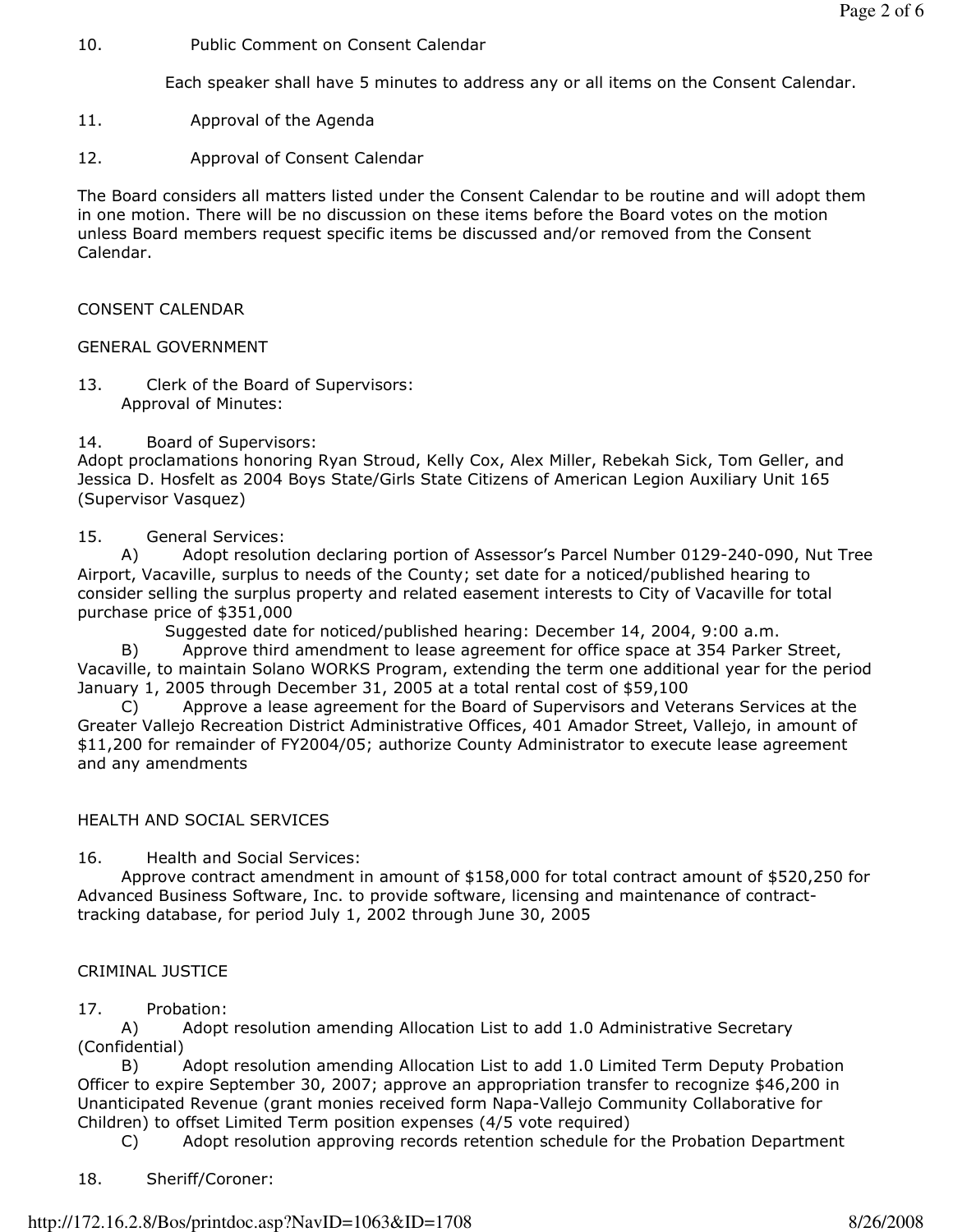A) Approve appropriation transfer in the amount of \$120,634 from Sheriff Contingencies Fund to Automobile Fingerprint Special Revenue Fund to finance purchase of upgraded fingerprint system from Motorola, Inc. (4/5 vote required); approve associated appropriation transfers to facilitate the system purchase from the Sheriff's FY 2004/05 Cal-ID Program budget (4/5 vote required)

 B) Approve a three-year contract with TransCor America, LLC to provide prisoner transportation services for the period November 9, 2004 through October 31, 2007, in an amount not to exceed \$30,000 annually

# LAND USE/TRANSPORTATION

19. Resource Management:

A) Adopt resolution approving Solano County's Disadvantaged Business Enterprise (DBE) Program for Federally assisted transportation projects, and adopting a DBE goal of 9.9 percent for Federal Highway Administration assisted projects for Federal fiscal year 2004-05

Adopt resolution in support of Solano County's request for a two-year grant in the amount of \$125,000 from the State Department of Health Services to conduct a groundwater vulnerability study throughout the County; authorize the County Administrator to sign the grant application and related grant documents

## **OTHER**

## 20. Agriculture:

Approve cooperative service agreement with US Department of Agriculture (USDA) to provide Wildlife Services Specialists for a 5 year period beginning July 1, 2004 in the amount of \$60,380 for FY2004/05; authorize Agricultural Commissioner/Sealer to sign agreement and any amendments

SPECIAL DISTRICTS GOVERNED BY THE BOARD OF SUPERVISORS:

Rural North Vacaville Water District

## 21. Resource Management:

 A) Adopt resolution authorizing the District to file grant application with Department of Health Services for Proposition 50 Funds to upgrade water treatment; authorize General Manager to secure professional services not to exceed \$80,000 to assist District with analysis of water treatment; authorize General Manager to sign grant application and related grant documents; and to sign professional services agreement

 B) Receive a report from the State Department of Health Services on the 2004 annual inspection of the Rural North Vacaville Water District's water system; authorize the General Manager to submit responses and implement recommendations

# SCHEDULED CALENDAR

- 22. Rescheduled Consent Items: (Items pulled from Consent Calendar above)
- A) E)
- B) F)
- C) G)
- D) H)

# GENERAL GOVERNMENT

23. General Services:

 Receive information regarding planned events on December 16, 2004 and March 12, 2005 to commemorate the completion and grand opening of the Solano County Government Center Project in Fairfield; approve donating proceeds from the event to the Solano Community Foundation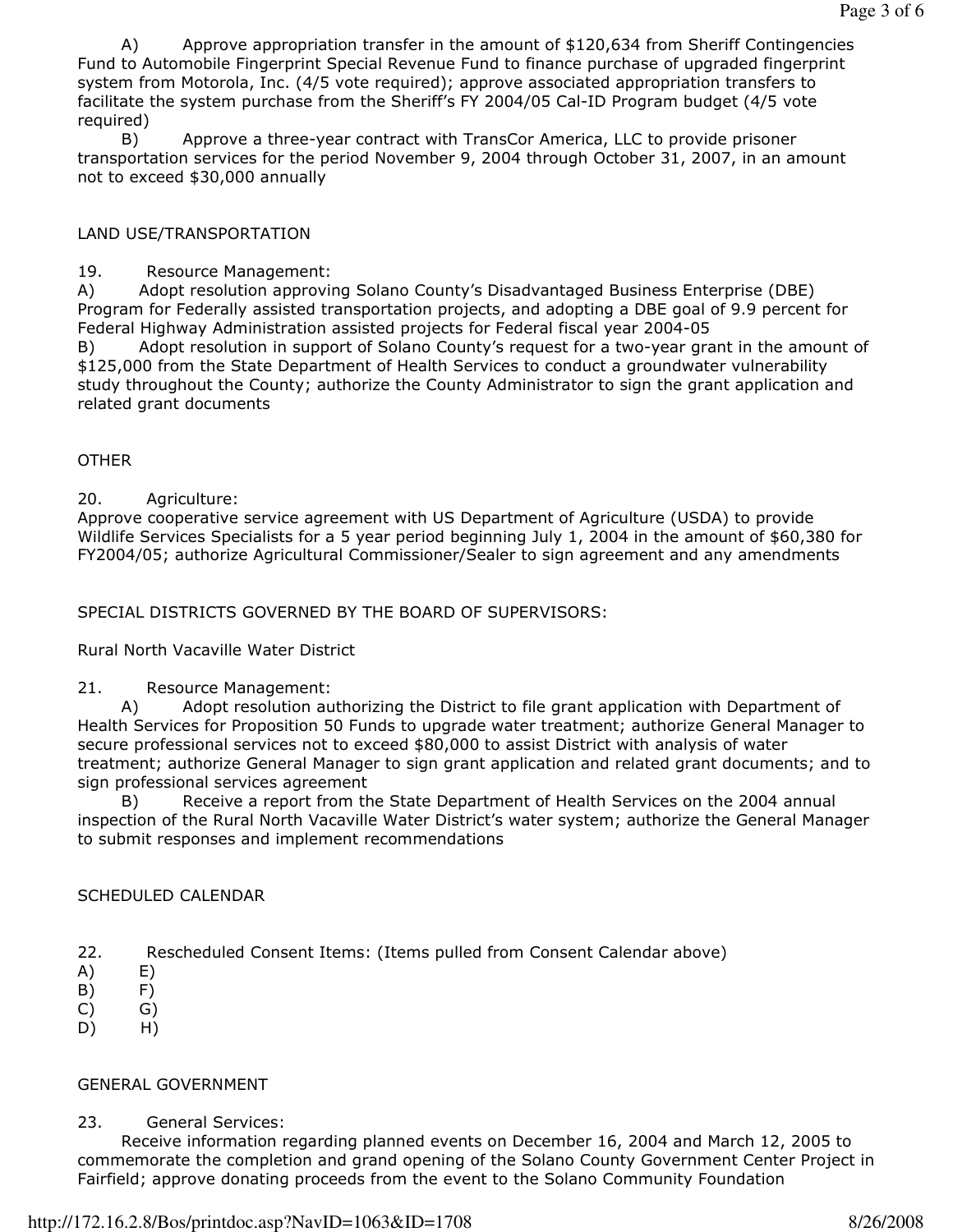## CRIMINAL JUSTICE: None

## LAND USE/TRANSPORTATION

#### 24. Resource Management:

 A) Conduct a noticed/published hearing to consider approval of amendments to Chapter 28 of the Solano County Code, Zoning Regulations, and new uses to the Business and Professional Office (C-O) zone district, adding a definition of Merchandise Showroom and adding parking requirements for the new uses; adopt a Negative Declaration of Environmental Impact; adopt an ordinance amending Chapter 28 of the Solano County Code adding proposed amendments as outlined in the staff report (waive reading of the ordinance by majority vote)

 B) Conduct a noticed/published hearing to consider an appeal of two additional conditions imposed by the Planning Commission in the approval of Use Permit No. U-04-08 of KPIX/David Evans and Associates to construct a Doppler weather radar tower and antenna; deny the appeal; uphold the Planning Commission's decision to adopt a Negative Declaration of Environmental Impacts and approve the use permit with the conditions as required by the Planning Commission

OTHER: None

SPECIAL DISTRICTS GOVERNED BY THE BOARD OF SUPERVISORS:

Rural North Vacaville Water District

25. Resource Management:

 A) Conduct a noticed/published hearing to consider adopting a resolution confirming delinquent accounts for unpaid monthly water service bills; authorize the General Manager to proceed with processing and recording liens against delinquent property owners in the District

 B) Conduct a noticed/published hearing to consider adopting a resolution amending the District's by-laws to delegate authority to the District's General Manager to approve major maintenance and/or emergency repairs to the District's water system; approval of Amendment No. 2 to the Cal Water Operations and Maintenance contract agreement; authorize General Manager to sign Amendment 2 and future amendments for major maintenance an/or emergency repairs for District's water system

## MISCELLANEOUS ITEMS

26. Appointments/Resignations to Boards and Commissions:

Health and Social Services:

 Approve re-appointment of Sue King to the In-Home Supportive Services (IHSS) Public Authority Advisory Committee

27. Closed Session: Meet and Confer: All Bargaining Units with Craig Jory, Chief Negotiator

BREAK FOR DINNER

7:00 P.M. RECONVENE

28. Resource Management:

 Conduct a noticed/published hearing for first reading of an ordinance amending the Solano County Code, Chapter 23 (Solid Waste, Recyclables and Green Waste); waive reading of the ordinance by majority vote

29. General Services and Resource Management:

 Consider approval of service area rates and administrative fees for the collection of solid waste and recycling materials for Unincorporated Vacaville/Dixon, Unincorporated Fairfield/Suisun, and Unincorporated Vallejo; authorize the County Administrator to sign service/franchise agreements with Solano Garbage and Vacaville Sanitary Service for the service areas; authorize the General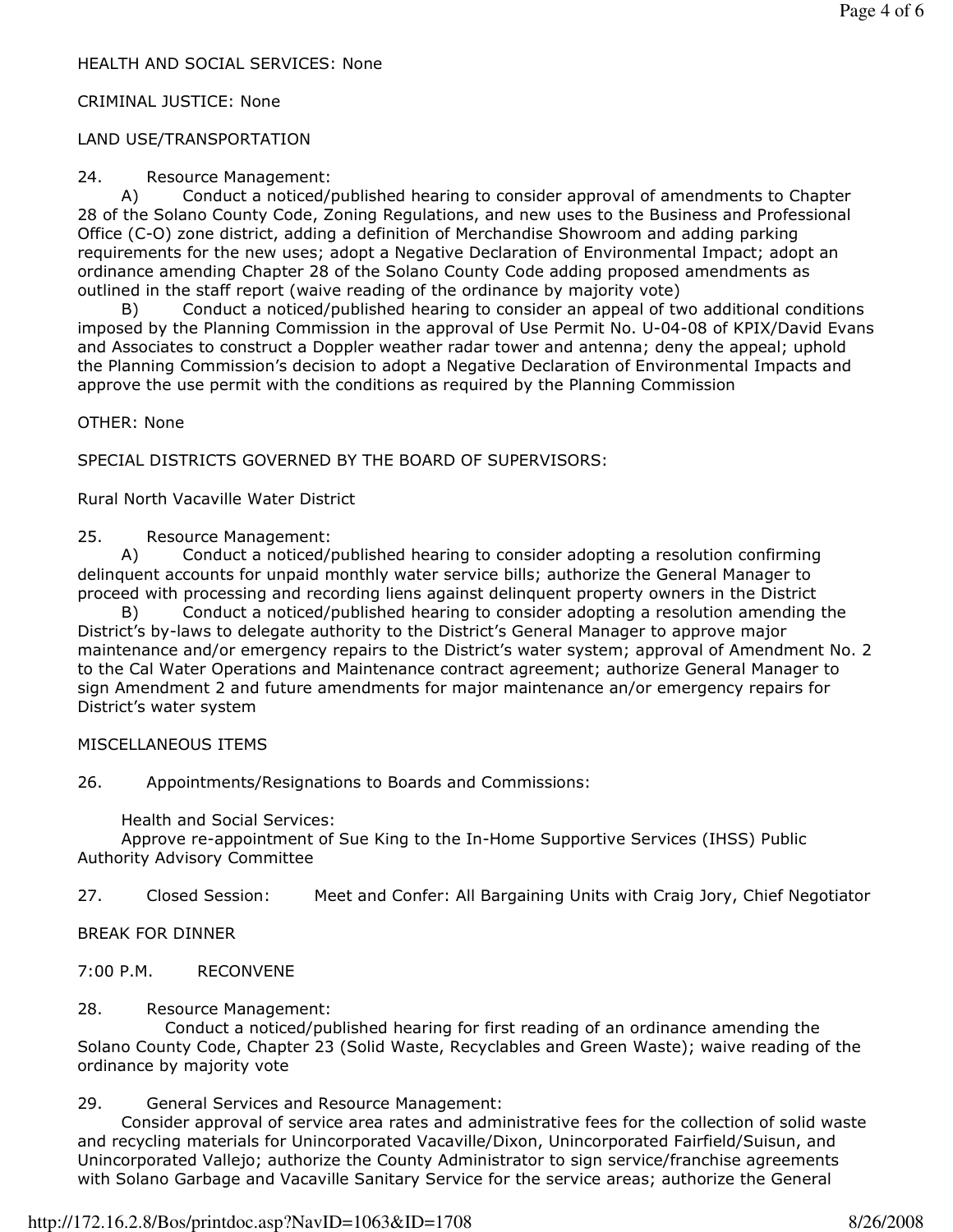Services Department to administer the service agreements

30. Adjourn: to Board of Supervisors Meeting of December 7, 2004, 9:00 a.m.

# MEETING CALENDAR

11/9 4:00 p.m. Maternal, Child, and Adolescent Health Advisory Board, 275 Beck Ave., Conf. Rm. 1, FF 11/10 9:00 a.m. Yolo-Solano Air Quality Management District, 1947 Galileo Court, Suite 103, Davis 11/10 6:00 p.m. Alcohol and Drug Advisory Board, 2101 Courage Dr., FF 11/10 6:00 p.m. Solano Transportation Authority Board, Suisun City Hall, 701 Civic Center Blvd., Suisun 11/10 6:15 p.m. Solano County Fair Board of Directors, Administration Building, Solano County Fairgrounds, Vallejo 11/11 7:00 p.m. Solano County Water Agency, 508 Elmira Rd., Vacaville 11/11 7:00 p.m. Solano County Airport Land Use Commission, Nut Tree Airport, Vacaville 11/12 9:00 a.m. Local Task Force for Integrated Waste Management, Fairfield-Suisun Sewer District Office, 1010 Chadbourne Rd., Suisun 11/17 9:30 a.m. BAAQMD 939 Ellis St., San Francisco 11/17 4:00 p.m. Solano County Equal Employment Opportunity Committee, 580 Texas St., Third Floor CAO Conference Room, F 11/18 10:00 a.m. Solano County Zoning Administrator, Environmental Management, 470 Chadbourne Rd., 2nd Floor, FF 11/18 1:00 p.m. BCDC, MetroCenter Auditorium, 101 Eighth St., Oakland 11/18 1:00 p.m. ABAG Regional Planning Committee, MetroCenter Auditorium, 101 Eighth St., Oakland 11/18 6:30 p.m. Delta Protection Commission, Jean Harvie Community Center, 14273 River Road, Walnut Grove 11/18 7:00 p.m. Solano County Planning Commission, Board of Supervisors Chambers, 580 Texas St., FF 11/18 7:30 p.m. ABAG Executive Board, MetroCenter Auditorium, 101 8th St., Oakland 11/19 8:00 a.m. Workforce Investment Board of Solano County, Solano Office of Education, 5100 Business Center Dr., FF 11/22 1:00 p.m. Solano County Child Care Planning Council, Children's Network Conference Room, 2320 Courage Dr., Suite 107, FF 12/1 9:30 a.m. BAAQMD, 939 Ellis St., San Francisco 12/1 Noon Children's Alliance, Joseph Nelson Community Center, Suisun 12/1 1:00 p.m. ABAG Regional Planning Committee, MetroCenter Auditorium, 101 Eighth St., Oakland 12/2 10:00 a.m. Solano County Zoning Administrator, Environmental Management, 470 Chadbourne Rd., 2nd Floor, FF 12/2 1:00 p.m. BCDC, MetroCenter Auditorium, 101 Eighth St., Oakland 12/2 7:00 p.m. Solano County Planning Commission, Board of Supervisors Chambers, 580 Texas St., FF 12/7 9:00 a.m. Board of Supervisors, 580 Texas St., FF 12/7 4:00 p.m. First 5 Solano Children and Families Commission, Solano County Office of Education, 5100 Business Center Dr., Waterman Rm., FF 12/8 9:00 a.m. Yolo-Solano Air Quality Management District, 1947 Galileo Court, Suite 103, Davis 12/8 6:00 p.m. Alcohol and Drug Advisory Board, 2101 Courage Dr., FF 12/8 6:00 p.m. Solano Transportation Authority Board, Suisun City Hall, 701 Civic Center Blvd., Suisun 12/8 6:15 p.m. Solano County Fair Board of Directors, Administration Building, Solano County Fairgrounds, Vallejo 12/9 7:00 p.m. Solano County Water Agency, 508 Elmira Rd., Vacaville 12/9 7:00 p.m. Solano County Airport Land Use Commission, Nut Tree Airport,